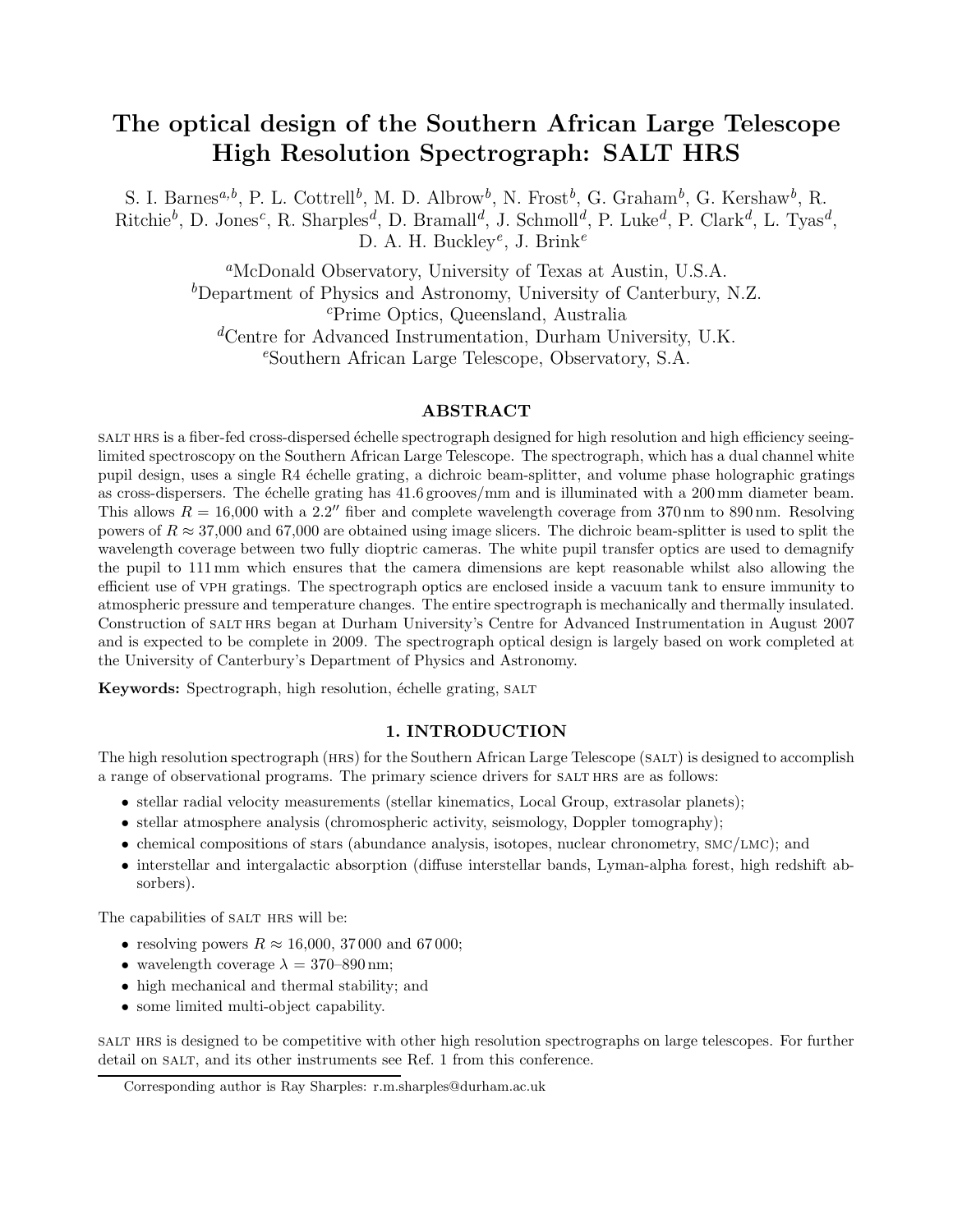#### 2. THE DESIGN

The spectrograph is a dual beam white pupil design (see Ref. 2), with a single  $R4$  échelle grating, a dichroic beam-splitter, and volume phase holographic grating cross-dispersers. The ´echelle grating has 41.6 grooves/mm and is illuminated with a 200 mm diameter beam. Two fully dioptric cameras are used to acquire complete wavelength coverage from 370 nm to 890 nm at a maximum resolving power of  $R \approx 67,000$  and in a fixed spectral format. Two objects can be observed simultaneously with a minimum separation of  $11''$  between adjacent orders. The higher resolving powers are obtained by using dual fiber image slicers. Apart from shutters, camera focusing, and the fiber interchange mechanism, SALT HRS will contain no moving parts. In order to provide immunity from pressure and temperature changes all optical elements (except the higher resolution fiber feed optics) will be enclosed with a light (∼2 hPa) vacuum. The entire instrument will in turn be housed in a temperature-stabilized environment. A schematic of the optical layout of SALT HRS is shown in Figure 1.



Figure 1. Overview of the Optical layout of SALT HRS. The entrance slit pre-optics are not shown. See text for details.

# 2.1 The fiber feed

## 2.1.1 The SALT fiber instrument feed

The salt Fiber Instrument Feed (fif) will accommodate up to 12 individual fibers that are mounted in two rows of 6 fibers each. The two rows can be moved apart along a set of rails. A second pair of rails provides motion in the orthogonal direction. Five pairs of fibers are available for use by salt hrs. Each pair of fibers can be separated anywhere from approximately 15" to 1'. This will limit the variation in vignetting and telecentric angle between the two fibers. To limit reflection losses, the input face of each fiber will be cemented to a fused silica entrance window that will be multi-layer over-coated. A calibration system designed by Swat and Esterhuyse (see Ref. 3) is able to mimic the illumination of the SALT focal plane. The calibration optics can be moved into the beam either immediately prior to or after an observation, or during the daytime. SALT HRS requires at least a thorium argon lamp for wavelength calibration and a white lamp for flat-fielding and échelle order definition.

#### 2.1.2 The fiber modes

At first light, three modes of fiber feeding SALT HRS will be implemented. All three modes will terminate inside the spectrograph vacuum vessel and a moveable mask, placed at the entrance slit, will allow a single mode to be selected. Details of the three fiber feed modes follow:

#### I) "Fixed object and sky"

In this mode the option of observing one target object and a nearby patch of sky will be possible. Three pairs of fibers will be available: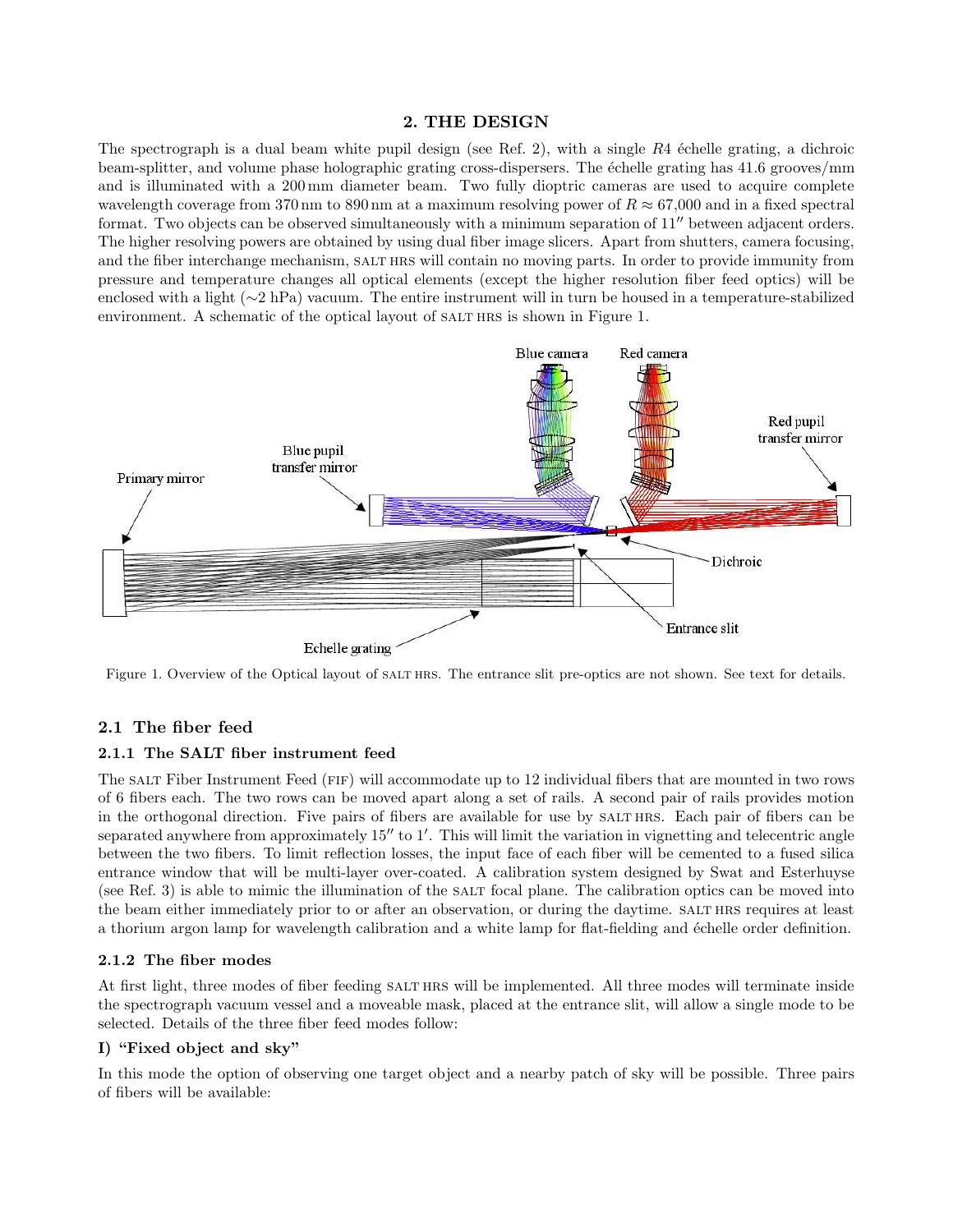- i Low resolution  $(R \approx 16,000)$ :  $2 \times 500 \,\mu \text{m}$  (2.23") fibers;
- ii Medium resolution ( $R \approx 37,000$ ):  $2 \times 500 \,\mu \text{m}$  (2.23") fibers with image slicers; and
- iii High resolution  $(R \approx 67,000)$ :  $2 \times 350 \,\mu \text{m}$  (1.56<sup>0</sup>) fibers with image slicers.

It is likely that the bare  $500 \mu m$  fibers will be placed directly at the entrance slit of the spectrograph. Microlenses will be used to produce an  $f/3.81$  output beam while also inverting the near and far fields. This helps both the stability and the resolving power of these fibers. The medium and high resolution fibers will be injected into the spectrograph via a set of transfer optics. Further details of the image slicers will be given in Section 2.1.3 below.

#### II) "Nod and shuffle"

The technique of "nod and shuffle" is widely used in infrared spectroscopy for precise subtraction of the sky background and has been proposed to increase the yield of high density multi-object surveys (see Ref. 4 and Ref. 5). It is also shown (op. cit.) that nod and shuffle spectroscopy would allow much deeper observations on large telescopes such as SALT where the sky emission is significant.

The nod and shuffle mode proposed for the SALT HRS is outlined schematically in Figure 2. It is assumed that the two object spectra can be shuffled so that they overlap in the focal plane, and therefore at the end of a nod and shuffle exposure the spectrum will comprise an object order and two adjacent sky orders. Each of the sky orders will have been captured by the respective fibers. It follows that the observations of the wavelength calibration and flat-fielding sources must be obtained using the same technique. Initially, nod and shuffle will only be available for use at the lowest SALT HRS resolving powers.



Figure 2. The nod and shuffle concept for fiberfed spectrographs. (i) Fiber "A" observes the sky while fiber "B" is located on the object. (ii) The telescope is then *nodded* so that fiber "A" captures the object while fiber "B" now observes the sky. To avoid confusing these spectra, the charge on the CCD is *shuffled* upwards so that the object order "A" is now in the position of object order "B" in the previous step. (iii) Next the telescope is nodded so that the sky returns to fiber "A" and the object to fiber "B". The charge on the CCD is shuffled down so that now the object spectra from fibers "A" and "B" overlap.

# III) "High stability"

In order to meet the scientific requirements of an ultra high stability mode for Doppler planet searches, a high resolution channel will be added which will include the provision of an iodine cell and simultaneous ThAr calibration. This channel will also include a fiber double scrambler (Ref. 6) and may incorporate a mechanical fiber agitator and/or stretcher to remove any residual spectral modal noise (see Refs. 7 and 8). Since the implementation of these techniques will inevitably impact the optical efficiency of this channel, it has been added as an independent additional mode optimized towards ultra high stability spectroscopy.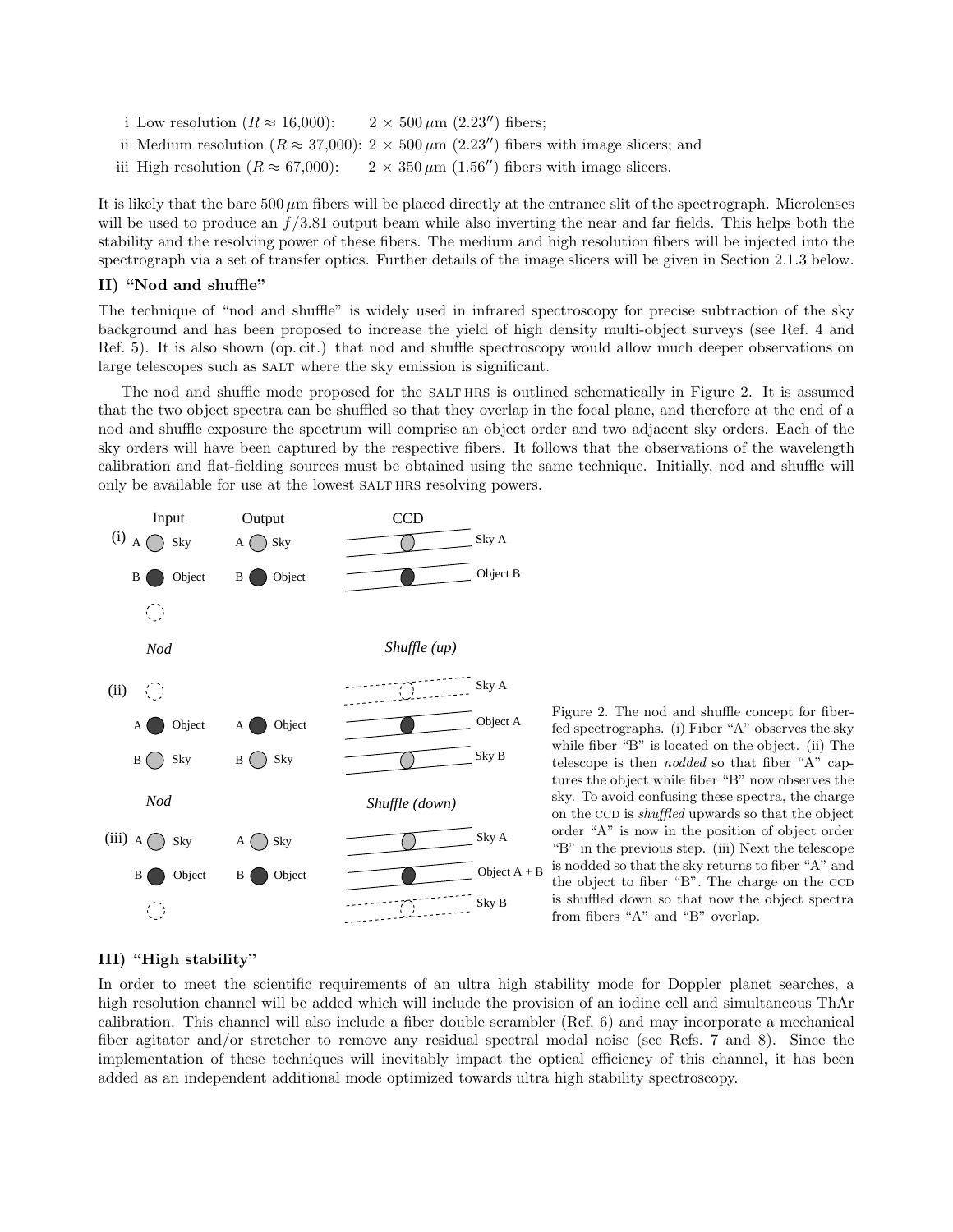#### 2.1.3 Fiber image slicers

A schematic diagram of a proposed image slicer for salt hrs and the output sliced image are shown in Figure 3. The design is based on a concept by the late R. Bingham (private communication). The slicer will require additional fore-optics in order to convert the f/3.8 output of the fibers to the ∼f/25 focal ratio required by the image slicer. This slow focal ratio ensures that the defocus is kept to a minimum along the length of the sliced image while also allowing the size of the image slicer to be scaled.



Figure 3. Image slicer concept for SALTHRS (left). The output from a pair of sliced fibers is shown on the right. The design is based on the work of R. Bingham (private communication). It is likely that each slicer plate will in fact have its own slicing prism. This reduces the amount of defocus between the two sliced fibers.

## 2.2 Primary mirror

The primary mirror (see Figure 1) is used first as a collimator and then, after échelle dispersion, as the first element of a pupil reimager. The mirror is an  $f/10$  off-axis paraboloid. This choice of focal length is a compromise between an excessively large instrument (i.e., slow focal ratio), and a tolerably fast focal ratio which can be readily manufactured. In order to accommodate the dual use of the primary mirror as both collimator and as the first pupil transfer mirror, the total aperture must be  $270 \text{ mm} \times 570 \text{ mm}$ . The mirror can be sourced from a 690 mm diameter parabolic parent with a 4000mm radius of curvature.

#### 2.3 Echelle grating

SALT HRS will use a single échelle grating with  $41.59$  grooves/mm and a  $76°$  blaze angle for primary dispersion. The grating will be formed from a mosaic of two approximately  $204 \times 407$  mm segments replicated onto the surface of a single 214 mm × 840 mm × 125 mm Zerodur substrate with a ∼15 mm gap between segments. The primary mirror is designed to deliver a 200 mm collimated beam onto the grating, which, assuming fiber focal ratio degradation of 10%, ensures there will be no overfilling. About 5% of incident light will be reflected off an aluminized mylar strip placed between the two grating segments and collected by exposure meter optics. The grating will be illuminated in quasi-Littrow mode; i.e  $\theta = 0^{\circ}$  and  $\gamma \neq 0$ . The angle of illumination with respect to the grating facet normal will be approximately  $\theta = 0.3 - 0.5^{\circ*}$ . Following échelle dispersion, the primary mirror is used to form an intermediate image at the mirror's focus.

<sup>∗</sup>The exact value will be determined during commissioning in order to precisely center the blaze function on the ccd. This will also accommodate the tolerance in the grating blaze angle.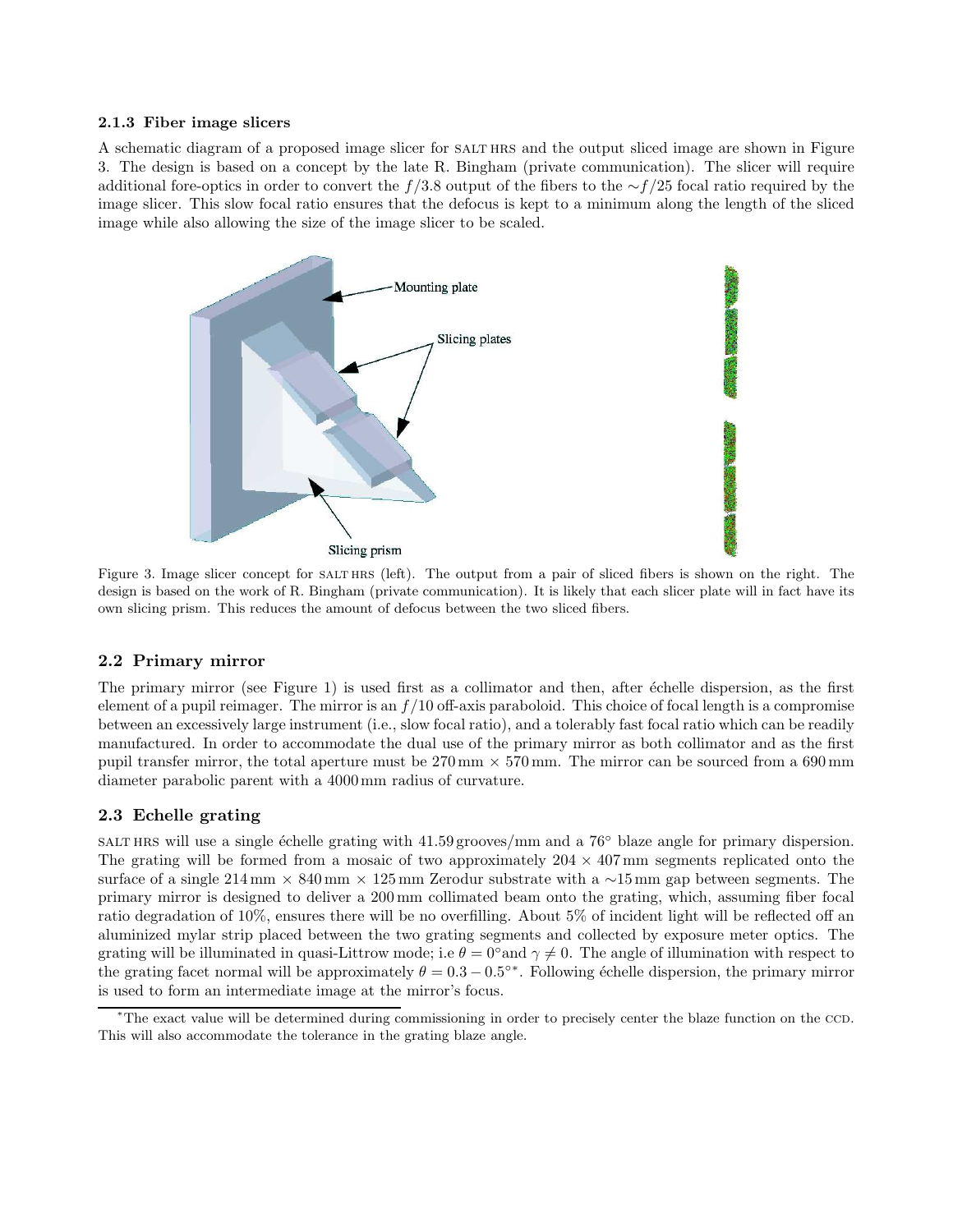# 2.4 Dichroic

The red and blue arms of SALT HRS are split by a dichroic which is placed 150 mm past the intermediate focus. The nominal wavelength division is 550 nm with a crossover region spanning some 10-15 nm. The orders in which these wavelengths are found are imaged on both spectrograph arms. Splitting allows SALT HRS to make use of a single échelle grating, although the dichroic must then be large enough to cope with an  $f/10$  image of the  $\acute{e}$ chelle spectrum (i.e.,  $340 \times 30 \text{ mm}$ ). The efficiency of the dichroic can be maximized (and the transition region minimized) by limiting the angles of incidence to values near zero, and by using the blue wavelengths in reflection and the red wavelengths in transmission.

# 2.5 Blue and red pupil transfer mirrors

The blue and red pupil transfer mirrors are used in conjunction with the primary mirror to reimage the pupil from the échelle grating onto the VPH gratings. The focal length of these mirrors is chosen so that the reimaged pupil is 1.8 times smaller than the pupil on the échelle. That is, by using a mirror with a 1111.1 mm focal length the final pupil size will be  $200/1.8 = 111.1$  mm (neglecting échelle anamorphism). By demagnifying the pupil, it is possible to significantly decrease the size of the camera optics. However, there are practical limits to the amount of demagnification. The field of view of the camera is inversely proportional to the demagnification. An extremely small camera would require an excessively large field of view and correspondingly more difficult optics (even if they are smaller). Both the blue and red mirrors are identical spherical mirrors (except for their coatings) and each mirror is placed 20 to 30 mm further from the intermediate focus than its focal length. This means that the pupil is not formed in exactly collimated light. To correct for this, the vph gratings will be immersed in a pair of lenses, and these and the pupil mirrors have been designed as an integrated part of the imaging system. The pupil mirrors will serve as the active focusing element of SALT HRS. The temperature and pressure stability of SALT HRS will limit the need to refocus, and a  $\pm 1$  mm shift in pupil mirror focus can compensate for the thermal expansion resulting from a change in temperature from 15 to 25◦C. The pupil mirror focus is also needed to compensate for the change in focus from atmospheric pressure to a vacuum. This is possible with a 6.2 mm shift in the blue mirror and a 5.7 mm shift in the red.

# 2.6 VPH gratings

salt hrs will use volume phase holographic (vph) gratings in both the blue and red arms for cross-dispersion. The development of vph gratings and their potential for use in astronomical instrumentation has been described in Ref. 9. To date, VPH gratings have not being use as cross-dispersing elements in high resolution échelle spectrographs. However, both the proposed soar high resolution spectrograh and the pepsi spectrograph for the LBT are designed with VPH gratings in mind (see Refs. 10 and 11). The parameters of the VPH gratings have been optimized in order to provide the maximum possible order separation while maintaining complete wavelength coverage (given the contraints of finite CCD real estate). The gratings will be located at the white pupil formed by the blue and red pupil mirrors. As was described above, these mirrors demagnify the entrance pupil by a factor of 1.8, and therefore each grating must be ruled a factor of 1.8 denser than if the magnification were unity. This works in favor of vph gratings since those with low line densities become difficult to manufacture and are potentially less efficient. The blue arm grating will have 1850 lines/mm while the red arm grating will have 855 lines/mm. Both gratings have clear apertures of  $134 \text{ mm}$ . The grating substrate and cover glasses are both to be made from 10 mm thick pieces of fused silica. Each grating will have matched pairs of plano-concave and plano-convex lenses cemented to their surface. These lenses correct for the slight decollimation at the white pupil. The lenses also allow the spectrograph to avoid recombination ghosts of the type described in Ref. 12. The peak efficiency of each grating should be between 85% and 95%. At the extreme wavelengths of each arm the vph efficiency should be considerably greater than 50%.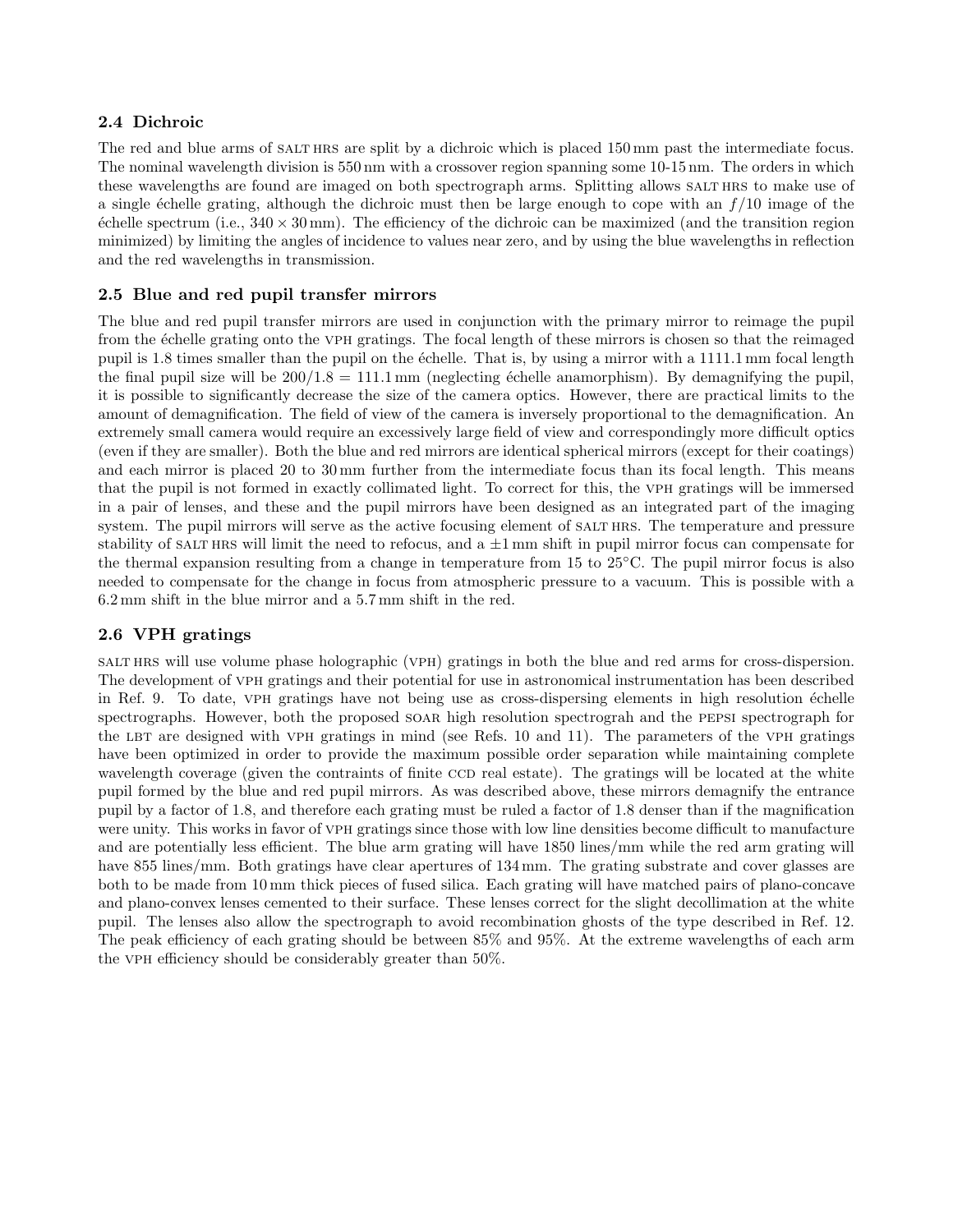#### 2.7 The cameras

The blue and red arm cameras for SALT HRS are shown in Figures 4 and 5. Both cameras show residual spherical aberration when imaging a perfectly collimated source. This is to be expected because they are optimized (along with the VPH lenses) to balance severe astigmatism and spherical aberration from their second, spherical, pupil mirrors.

The use of a dichroic to split SALT HRS into two beams allows a large number of potential spectrograph formats to be explored. However, as noted above, the efficiency of the dichroic is maximized by limiting the angles of incidence to values near zero. Therefore, in order to avoid a conflict between the blue and red cameras one (or both) spectrograph arms must use at least one additional fold mirror. The layout presented here allows both camera focal planes to be in close proximity to each other which simplifies the mechanical construction.

#### 2.7.1 Blue camera

The blue camera (Figure 4) has a focal length of  $166.8 \text{ mm}$ . Assuming a detector with  $15 \mu \text{m}$  pixels, this allows for Nyquist (2 pixel) sampling of a maximum resolving power of  $R_{\text{max}} = 80,000$ . The plate scale is  $88 \mu$ m/arcsec (or 11.36 arcsec/mm). The detector area is  $30.7 \text{ mm} \times 61.4 \text{ mm}$  which implies a camera field of view of  $\pm 11.6^{\circ}$  on a diagonal. The first element of the blue camera has a conic surface. This element is made from s-fpl51y; a glass shared by the third camera lens. The doublet will be formed from PMB2Y/S-FSL5 which have nearly matching coefficients of thermal expansion (CTE). All other elements except the field-flattening lens are to be made from pmb2y. The field-flattening lens is a singlet made from silica. The lens will be circular and the surface facing the detector is cylindrical. This lens will also serve as the window into the CCD cryostat. The center of the field flattening lens is 6.4 mm from the CCD. All camera elements are coaxial with no tip or tilt. The total path length of the camera is 480 mm, and the maximum lens diameter is 220 mm. Clear apertures will capture 99.5% of all rays assuming a uniform entrance pupil for all wavelengths across a single free spectral range. The wavelength range is from 370 nm to 550 nm.



Figure 4. Optical layout of SALT HRS blue camera.

# 2.7.2 Red camera

The red camera (Figure 5) has a focal length of 208.5 mm. This allows for Nyquist sampling of a maximum resolving power of  $R_{\text{max}} = 100,000$ , again assuming a detector with  $15 \,\mu\text{m}$  pixels. The plate scale is  $110 \,\mu\text{m}/\text{arcsec}$ (or 9.08 arcsec/mm,) and the detector area is 61.4 mm square. The field of view of the red camera is nearly identical to the blue; that is,  $\pm 11.7^\circ$  on a diagonal. Again, the first element of the red camera has a conic surface. The lens also forms part of a cemented  $S-FSL5/THH$  doublet, where each glass has a matching CTE. The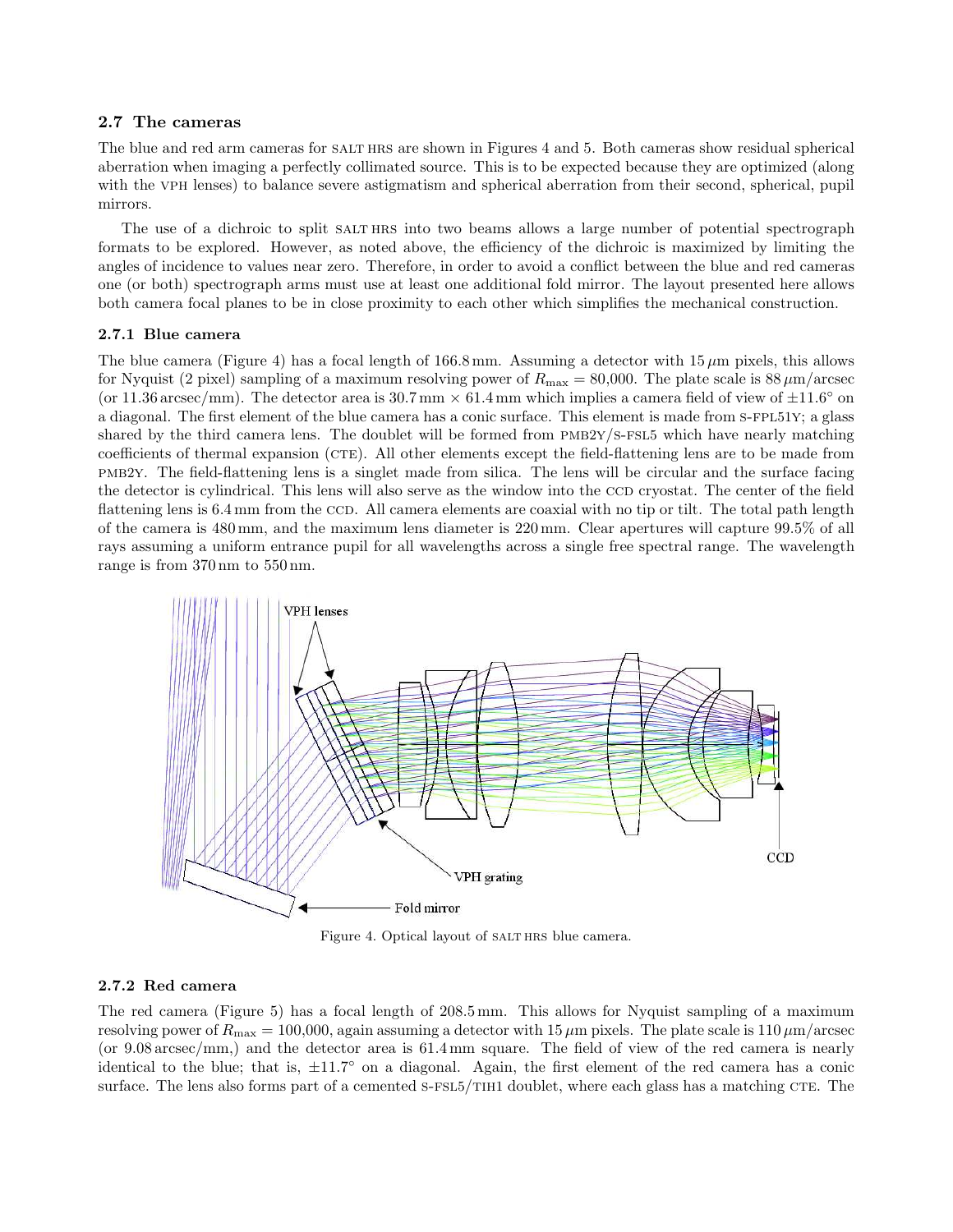two largest lenses are formed from s-bah11 and bk7; both relatively inexpensive glasses. The largest element is 220 mm in diameter. As in the blue camera, the field-flattening lens is made from a single piece of silica with one cylindrical surface located 8.3 mm from the CCD. The red camera field-flattening lens will also be used as a ccD cryostat vacuum window. The total path length through the camera is 470 mm.



Figure 5. Optical layout of SALT HRS red camera.

# 2.8 CCDs

The blue arm detector will be a CCD44-82-1-B23 (2k  $\times$  4k chip with 15  $\mu$ m pixels) detector from E2V, thinned and with an Astro BB anti-reflection coating. The red arm will use a CCD231-81-4 (4k  $\times$  4k CCD, again with 15  $\mu$ m pixels) detector also from e2v. This device will used thinned deep-depletion silicon and have an Astro er1 antireflection coating. The dectectors will be assembled by Astronomical Research Cameras using Gen III controllers. In order to accommodate a nod and shuffle mode, the cameras must have their columns aligned in the direction of cross-dispersion. The blue camera pixel scale is 5.9 pixels/arcsec (or 0.17 arcsec/pixel) and the red camera pixel scale is 7.3 pixels/arcsec (or 0.14 arcsec/pix).

# 2.9 Miscellaneous optics

As noted in Section 2.3, a reflective strip placed between the échelle grating segments will be used to provide light to an exposure meter. This is crucial in order to provide correctly weighted times of mid-exposure (for precise barycentric velocity correction), and it will also ensure efficient use of the spectrograph under variable observing conditions. The exposure meter light will be collected by a 150 mm parabolic toroid made from aluminium and directed towards a 6.4 mm fused silica light guide. The coupling efficiency is maximized by placing a cylindrical plano-convex lens on the light guide's entrance. The output of the light guide will illuminate the photocathode of a cooled pmt placed outside the spectrograph's vacuum enclosure.

# 3. PERFORMANCE

The following sections detail the expected performance of SALT HRS.

# 3.1 Spectral formats

The red and blue spectral formats are shown in Figures 6 and 7. In both cases, the minimum order separation (for uniquely sampled orders) is above  $11$ ". This inter-order space allows for nod and shuffle at the lowest resolving powers (at all wavelengths) and provides sufficient space in which to efficiently slice single fibers for medium and high resolving powers. The wavelength coverage is complete from one order below 370 nm to the order in which  $\lambda = 890 \,\text{nm}$  is located. The wavelengths in which the dichroic transition occurs are imaged on both detectors.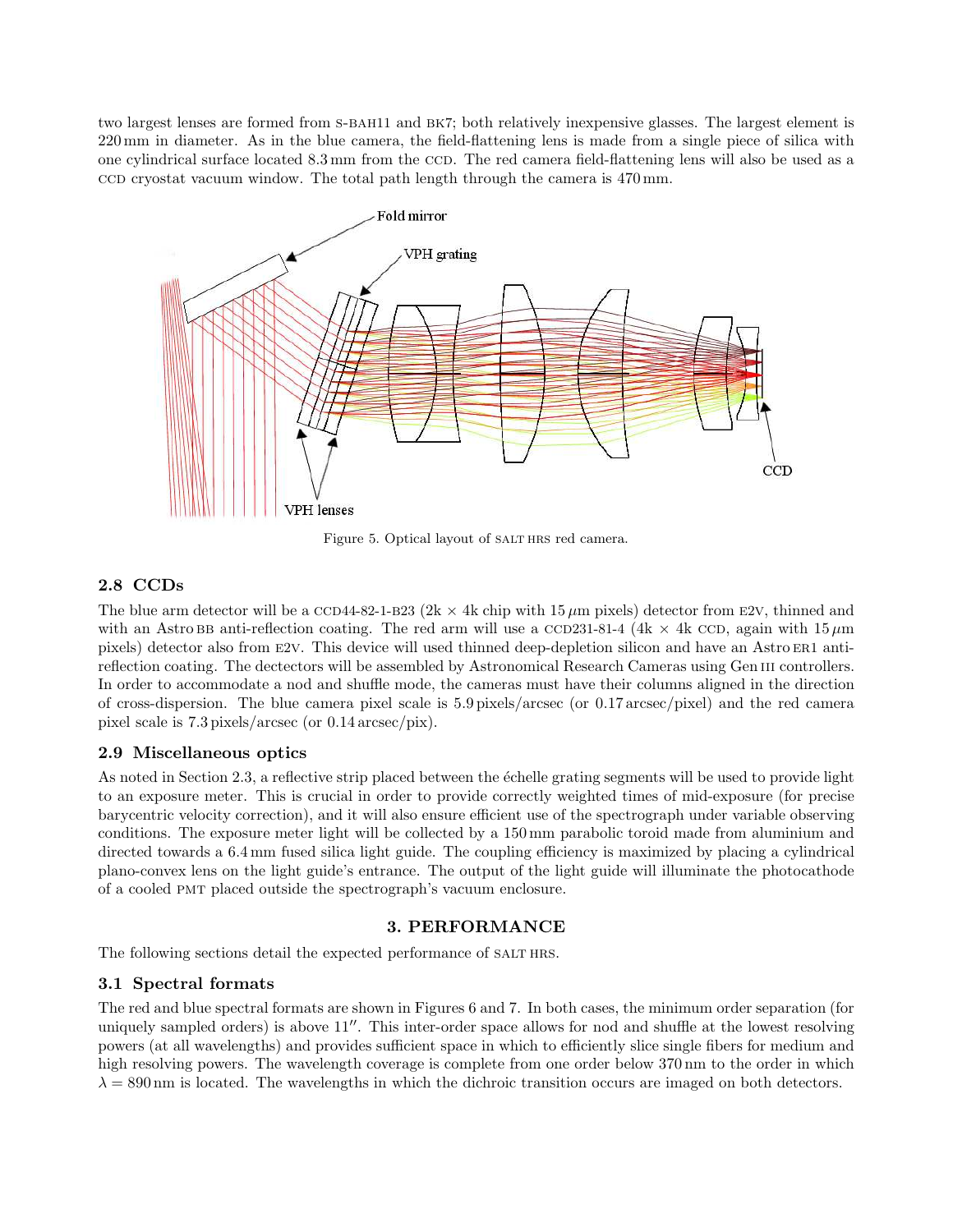

Figure 6. SALT HRS blue spectral format. Each order is traced across one free spectral range. The order number  $(m)$ , and blaze wavelength ( $\lambda_B$ ) are noted. The total inter-order separation ( $\Delta y_{\text{tot}}$ ) and wavelength extent of each order ( $\Delta \lambda_{\text{FSR}}$ ) are also shown. The outline of the CCD is shown in bold.



Figure 7. salt hrs red spectral format. Details are as for Figure 6.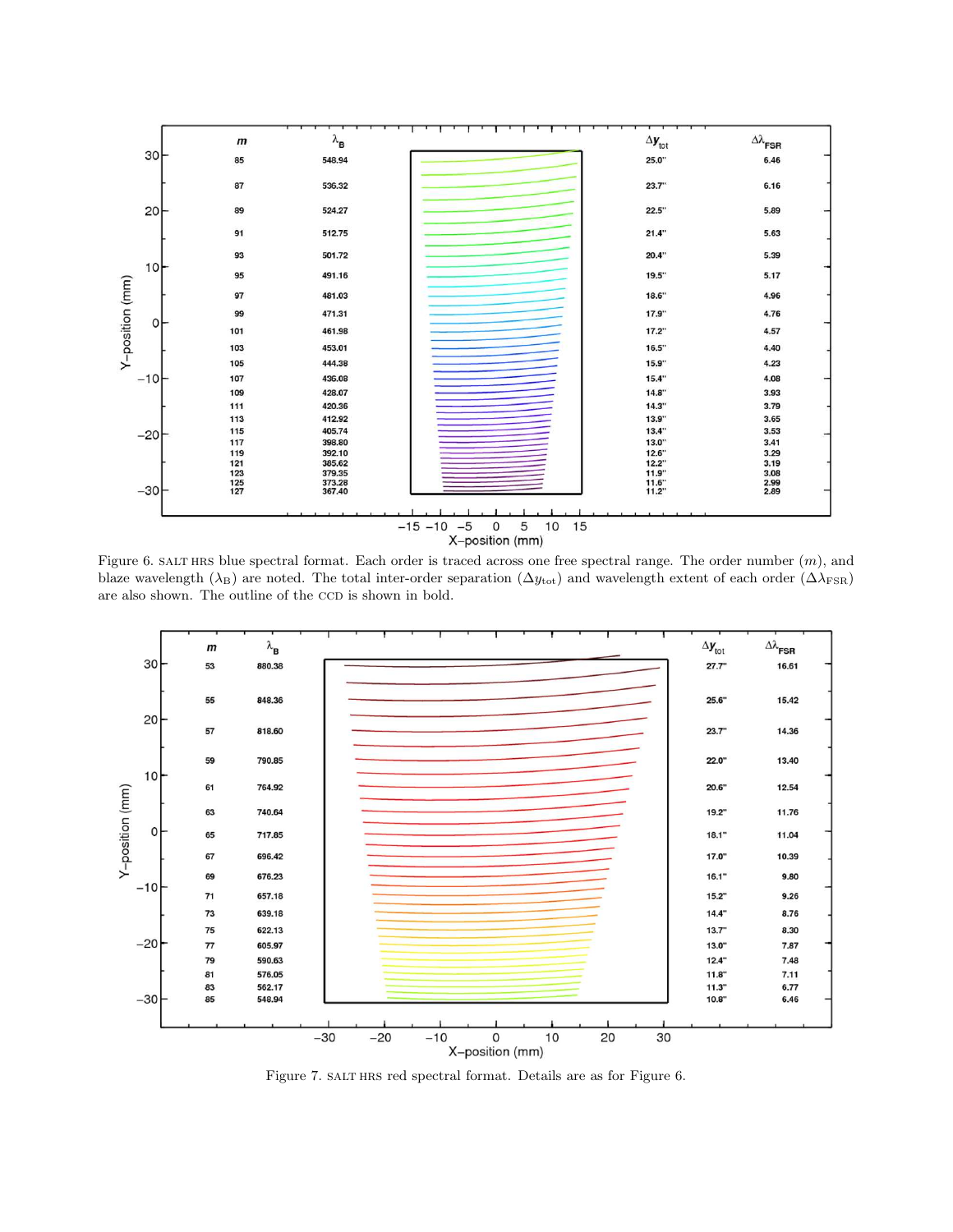# 3.2 Image quality and resolving power

# 3.2.1 Image quality

The image quality of the blue and red arms of the spectrograph is shown in Figures 8 and 9. A detailed analysis of the image quality shows that at all wavelengths from 370 to 555 nm that are within one half a free spectral range from the blaze wavelength, the blue camera ensures that  $80\%$  of the encircled energy (EE) is within a box  $25 \,\mu m$  square. At all these wavelengths, over  $50\%$  of the energy is within one pixel. The image quality of the red camera ensures that  $80\%$  of the EE being within  $25 \,\mu\text{m}$  square box is met for wavelengths less than  $800 \,\text{nm}$ . The image quality from 800 nm to 890 nm is degraded to approximately  $30-35 \mu$ m EE(80) diameter.



Figure 8. The image quality of the SALT HRS blue arm. Spot diagrams are shown for the middle and ends of orders (one free spectral range only) spread uniformly over the image plane. Wavelengths and order numbers are noted. Each box is three pixels  $(45 \,\mu\text{m})$  square.

Figure 9. The image quality of the SALT HRS red arm. Details are as for Figure 8.

## 3.2.2 Resolving power

The resolving power of SALT HRS will not be determined soley by the slit width at the collimator focus. Both the spectrograph's optics and detector will degrade the image of the slit. This will broaden the extracted line spread function of any given spectral line leading to a lower resolving power. The predicted resolving power of SALT HRS has been computed using the method outlined by H. Dekker (private communication) and closely follows the method used for validating the performance of UVES<sup>†</sup>. Details of the resolving power of SALT HRS are given in Table 1. That the spectrograph image quality is sufficient for the highest resolving powers is demonstrated in the synthetic CCD image shown in Figure 10.

| Mode                                 | Nominal resolving               | Fiber diameter | Slit width         | Effective resolving power $(\lambda/\delta\lambda)$ |         |  |
|--------------------------------------|---------------------------------|----------------|--------------------|-----------------------------------------------------|---------|--|
|                                      | power $(\lambda/\delta\lambda)$ | (arcsecs)      | (arcsecs)          | Blue arm                                            | Red arm |  |
| Low                                  | 16,300                          | 2.23           | $1.673 ^{\tiny 1}$ | 16.200                                              | 16,200  |  |
| Medium                               | 38,400                          | 2.23           | 0.710              | 36,600                                              | 37,300  |  |
| High<br>and the contract of the con- | 77,900                          | 1.56           | 0.355              | 64.400                                              | 69.200  |  |

<sup>1</sup>The effective slit width of a circular fiber is approximately 0.75 times the full diameter. Table 1. The resolving power of salt hrs. The differences in resolving power between the blue and red arms, particularily at the highest resolving powers, are mostly due to the different pixel sampling of a resolution element (see Section 2.7).

<sup>†</sup> http://www.eso.org/observing/dfo/quality/UVES/qc/resolution<sup>−</sup> qc1.html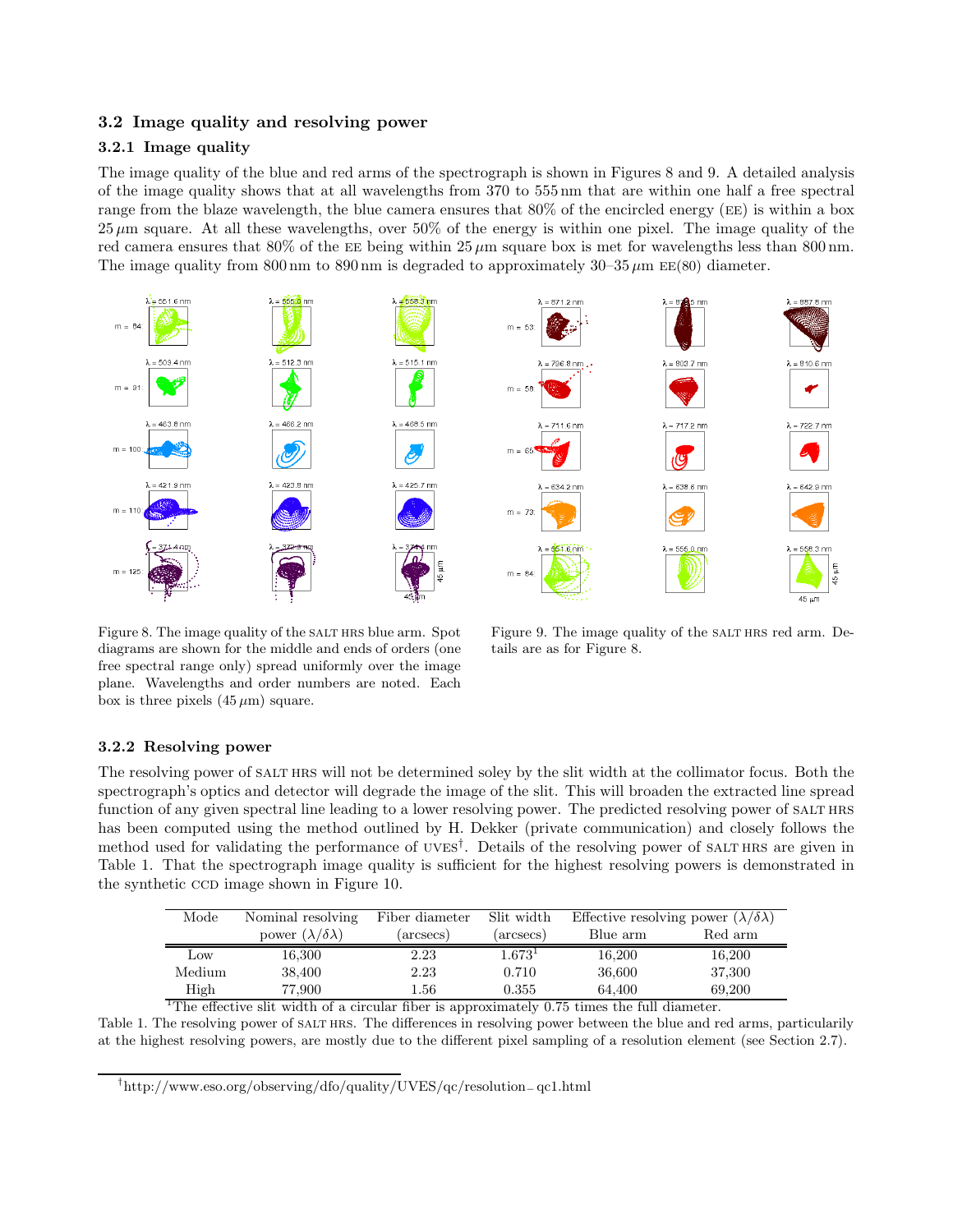

Figure 10. A small section of a synthetic blue arm CCD image. The image in the plane of the CCD has been computed using optical ray-tracing. The main spectrum is of a slowly rotating solar type star, and the second spectrum corresponds to a simultaneous thorium-argon image. The highest resolving power fiber image slicers are assumed.

# 3.3 Efficiency and signal to noise

# 3.3.1 Spectrograph efficiency

The predicted efficiencies of salt hrs are given in the Tables 2, 3 and 4. The spectrograph efficiencies (spc) include everything except the telescope (TEL) and slit optics (SLT). The slit optics include fibers and, where appropriate, both slit fore-optics and image slicers. The other items are the collimator (COL), which includes overfilling due to focal ratio degradation, the échelle grating (ECH), the cross-dispersers (XDP), the camera (CAM), and the CCD. The camera includes the white pupil mirrors and dichroic.

Details of the efficiency calculations are as follows:

- Telescope The reflectance of each of the SALT Spherical Abberation Corrector mirror reflectivities are from witness samples made at the time of coating. The primary mirror is standard aluminium. The absorption due to the two elements of the atmospheric dispersion corrector have also been estimated. It is assumed that the mirrors are freshly installed. The telescope image quality is assumed to be  $EE(80) = 2.15''$ .
- Slit optics and fibers It is assumed that Polymicro FBP fibers or an equivalent will be used. The fibers are assumed to have overcoated microlenses (or flat windows) at both the input and output. The input losses into each fiber has been calculated assuming  $1.12$ <sup>"</sup> FWHM seeing.
- Image slicers Geometrical throughputs of ∼80% and ∼90% are used for the medium and high resolution image slicers, respectively. It is assumed that the throughput of the image slicers is 95% of this value due to scattering and absorption. It is assumed that all transfer optics and windows have efficient multilayer broad band coatings.
- Mirrors The primary mirror (also the first pupil transfer mirror) is assumed to have a UV enhanced silver coating. The blue and red arm pupil transfer mirrors and fold mirror are assumed to be enhanced aluminium and enhanced silver, respectively. Given the narrow wavelength range over which these mirrors are used, it is possible that these mirrors will in fact have higher efficiency multilayer coatings applied.
- VPH gratings Data supplied by Wasatch<sup> $\ddagger$ </sup> is used to compute the VPH grating efficiencies. The data is adjusted to allow for the use of multilayer coatings on the vph lenses.
- Cameras Standard absorption data are used for each of the camera lens elements. A generic broadband coating has been specified on each element apart from the field-flattening lens which is single layer  $MgF_2$ .
- $\text{CCD}$  The blue arm CCD is assumed to be an E2V 44-82 with a Astro BB coating over standard silicon. The red arm CCD is assumed to be Fairchild 486 which has their broadband overcoat applied. The red arm will actually use a slightly different e2v device, but with similar characteristics and coatings (see Section 2.8).

<sup>‡</sup> http://www.wasatchphotonics.com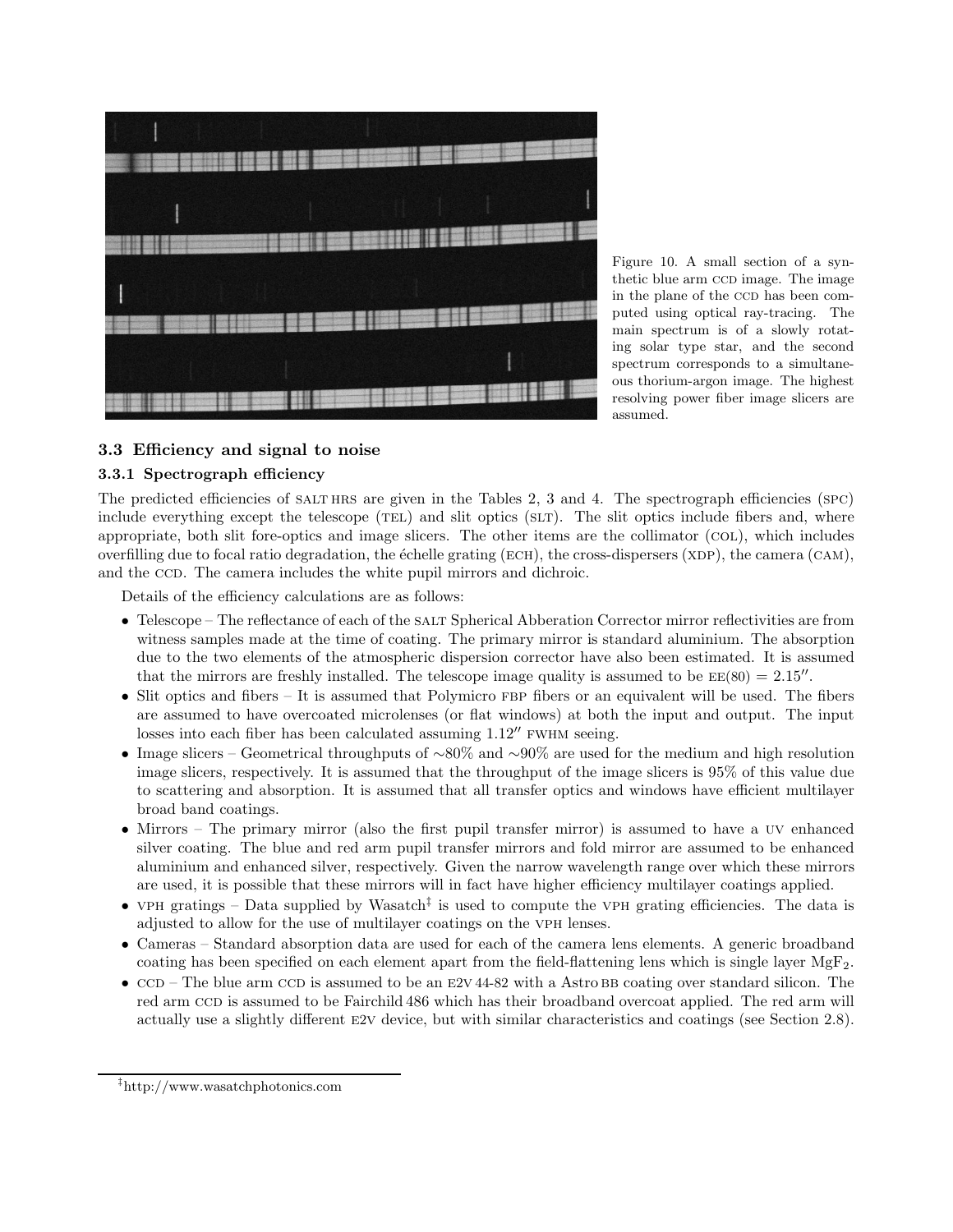| Wavelength                                                                    | Order no.                                                                    | Component efficiencies $(\%)$ |                               |             |            |                   |      | Totals $(\%)$                |               |                                                                                                                  |                   |  |
|-------------------------------------------------------------------------------|------------------------------------------------------------------------------|-------------------------------|-------------------------------|-------------|------------|-------------------|------|------------------------------|---------------|------------------------------------------------------------------------------------------------------------------|-------------------|--|
| $\lambda$ (nm)                                                                | m                                                                            | TEL                           | <b>SLT</b>                    | COL         | ECH        | <b>XDP</b>        | CAM  | CCD                          | SPC           | $SPC + SLT$                                                                                                      | $SPC + SLT + TEL$ |  |
| 379.3                                                                         | 123                                                                          | 60.1                          | 45.8                          | 74.9        | 56.9       | 74.4              | 53.8 | 67.4                         | 11.5          | 5.3                                                                                                              | 3.2               |  |
| 481.0                                                                         | 97                                                                           | 62.3                          | 68.4                          | 91.2        | 62.3       | 88.5              | 77.7 | 80.3                         | 31.4          | 21.5                                                                                                             | 13.4              |  |
| 542.6                                                                         | 86                                                                           | 61.6                          | 72.4                          | 91.0        | 60.7       | 66.8              | 73.1 | 79.5                         | 21.4          | 15.5                                                                                                             | 9.6               |  |
| Table 2. Efficiencies of the SALT HRS blue arm at the lowest resolving power. |                                                                              |                               |                               |             |            |                   |      |                              |               |                                                                                                                  |                   |  |
| Wavelength                                                                    | Order no.                                                                    |                               | Component efficiencies $(\%)$ |             |            |                   |      |                              | Totals $(\%)$ |                                                                                                                  |                   |  |
| $\lambda$ (nm)                                                                | m                                                                            | TEL                           | <b>SLT</b>                    | COL         | <b>ECH</b> | <b>XDP</b>        | CAM  | CCD                          | SPC           | $SPC + SLT$                                                                                                      | $SPC + SLT + TEL$ |  |
| 562.2                                                                         | 83                                                                           | 61.9                          | 73.3                          | 90.8        | 60.1       | 85.6              | 81.7 | 83.2                         | 31.8          | 23.3                                                                                                             | 14.4              |  |
| 648.1                                                                         | 72                                                                           | 59.6                          | 75.1                          | 90.1        | 58.8       | 94.5              | 82.4 | 94.2                         | 38.9          | 29.2                                                                                                             | 17.4              |  |
| 804.5                                                                         | 58                                                                           | 58.8                          | 78.2                          | 89.6        | 58.2       | 53.3              | 81.1 | 90.3                         | 20.3          | 15.9                                                                                                             | 9.4               |  |
| Table 3. Efficiencies of the SALT HRS red arm at the lowest resolving power.  |                                                                              |                               |                               |             |            |                   |      |                              |               |                                                                                                                  |                   |  |
| Fiber mode<br>Resolving                                                       |                                                                              |                               | Blue arm transmissions $(\%)$ |             |            |                   |      | Red arm transmissions $(\%)$ |               |                                                                                                                  |                   |  |
|                                                                               | power                                                                        |                               | SPC                           | $SPC + SLT$ |            | $SPC + SLT + TEL$ |      | SPC                          |               | $SPC + SLT$                                                                                                      | $SPC + SLT + TEL$ |  |
| Low                                                                           | 16,000                                                                       |                               | 31.4                          | 21.5        |            | 13.4              |      | 38.9                         |               | 29.2                                                                                                             | 17.4              |  |
| Medium                                                                        | 37,000                                                                       |                               | 31.4                          | 15.1        |            | 9.4               |      | 38.9                         |               | 20.3                                                                                                             | 12.1              |  |
| High                                                                          | 70,000<br>$\pi_{\alpha}$ <sub>b</sub> l <sub><math>\alpha</math></sub> $\pi$ |                               | 31.4                          | 9.6         |            | 6.0               |      | 38.9                         |               | 12.9<br>$\Gamma$ figure productions at all resolving persons at a wavelength of $\lambda \approx 650 \text{ nm}$ | 7.7               |  |

Table 4. Efficiency predictions at all resolving powers at a wavelength of  $\lambda \approx 650 \text{ nm}$ .

# 3.3.2 Signal to noise predictions

Using the above efficiency calculations, the signal to noise  $(S/N)$  expected for a range of observing conditions has been computed (see Figure 11). In principle, SALT HRS should be capable of obtaining a  $S/N$  of 100:1 of a  $V = 13.6$  object in 5 minutes at  $R \approx 16,000$ , where the same limit will be reached for a  $V = 15.8$  object after half an hour. Observations of stars around  $V = 19$  should allow  $S/N$  between 10 and 20 after an hour's exposure.



Figure 11. The expected signal to noise ratio  $(S/N)$  of SALT HRS as a function of stellar visual magnitude  $(m_v)$  and exposure time. The calculations are for a wavelength of 650 nm (i.e., the red arm) and assume the lowest resolving power  $(R = 16,000)$ , a G dwarf star, and a telescope airmass of 1.3. The sky brightness is calculated assuming the moon to be at first quarter. The  $S/N$  is for each extracted half-resolution element at the échelle blaze peak.

# 4. SUMMARY

Construction of salt hrs is currently underway at the Durham University's Center for Advance Instrumentation§ . Integration is expected to begin later this year, and it is anticipated that the instrument will be ready for shipping to South Africa by the end of 2009.

<sup>§</sup> see http://astro.dur.ac.uk/ rsharp/HRS/